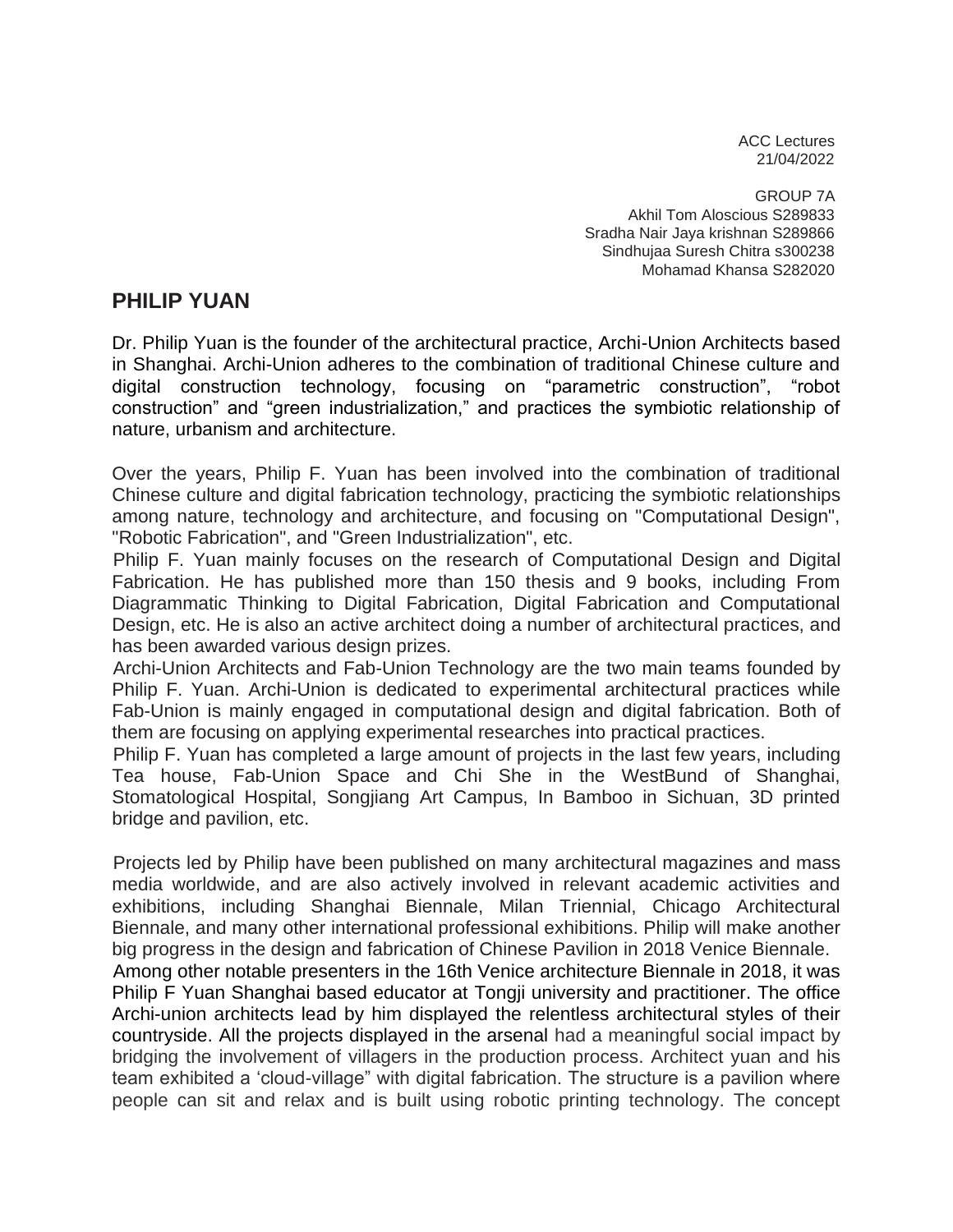evolved from the design of outskirts with semi closed recesses to big open spaces where the private and public realms are not always defined.

During the opening of the pavilion of china at the venice biennale, Archi-Union founder Philip F. Yuan to discuss the firm's recently completed projects and their role in constructing the future of the chinese countryside. cloud village and in bamboo, the two projects currently on show, explore new technologies and ways these can be embedded within the local, traditional character of rural areas.

The theme of the china pavilion is about constructing the future countryside, and the future countryside is not just about following tradition, you also need to input some new technology, some new knowledge to the culture – it's a kind of connection of the past and the future,' yuan states, 'bamboo is a tradition, it's in our culture, people like the texture and the materiality, so the question is how to make something innovative based on the same material, this is the challenge for us.' 'the materiality in this project is based on a new process, which is strongly changed by the machine, so I think, the future will be based on the collaboration between the human and the machine,' the architect explains about the decision to combine traditional construction techniques with prefabricated industrialization.

One of the issues, the chinese countryside currently faces is that it is mostly populated by elder people, while the young generation is moving to the big cities. Through 'in bamboo', Philip F. Yuan aims to attract more people back to the villages, both for industry and for tourism purposes. 'it's not just one building, it's seven projects in the village, which can help it have a more distinct identity, a more attractive identity,' he explains after the community center, other projects in the area will include a b&b for city people who want to spend a weekend ther, a conference building and workshop spaces while the architect hopes to create a model that other villages can follow.

Philip Yuan will present his work and research in the fields of performance-based tectonics, robotic fabrication, and digital craftsmanship. The work of Archi-Union exposes the building's structure through its materiality and the relationship of architecture to process, whereby the process of construction can be elevated to the level of art performance.

His main books are Digital Fabrication and Robotic Force Printing. The first book "Digital Fabrication" talks about the modern digital fabrication and how its affecting architects in the construction process. Digital Fabrication contains a variety of well-informed viewpoints on the subject written by some of the world's foremost authorities. It covers new digital fabrication technologies like 3D printing and CNC milling, as well as other robotically controlled manufacturing processes including laser cutting, bandsaw cutting etc. Methodologies, Interviews, and Projects are among the sections of the book, which also has a helpful Introduction that provides a brief history of digital fabrication.

Whereas the second book "Robotic Force Printing" Workshop can be viewed as a respectful homage and continuation of such a legacy.The workshop also includes three field trips in conjunction with one academic forum, four public lectures, and a series of teaching modules on fundamental concepts of COMPAS and FURobotic to explore the integration of novel structural designs and designs and advances in additive manufacturing and robotic fabrication.